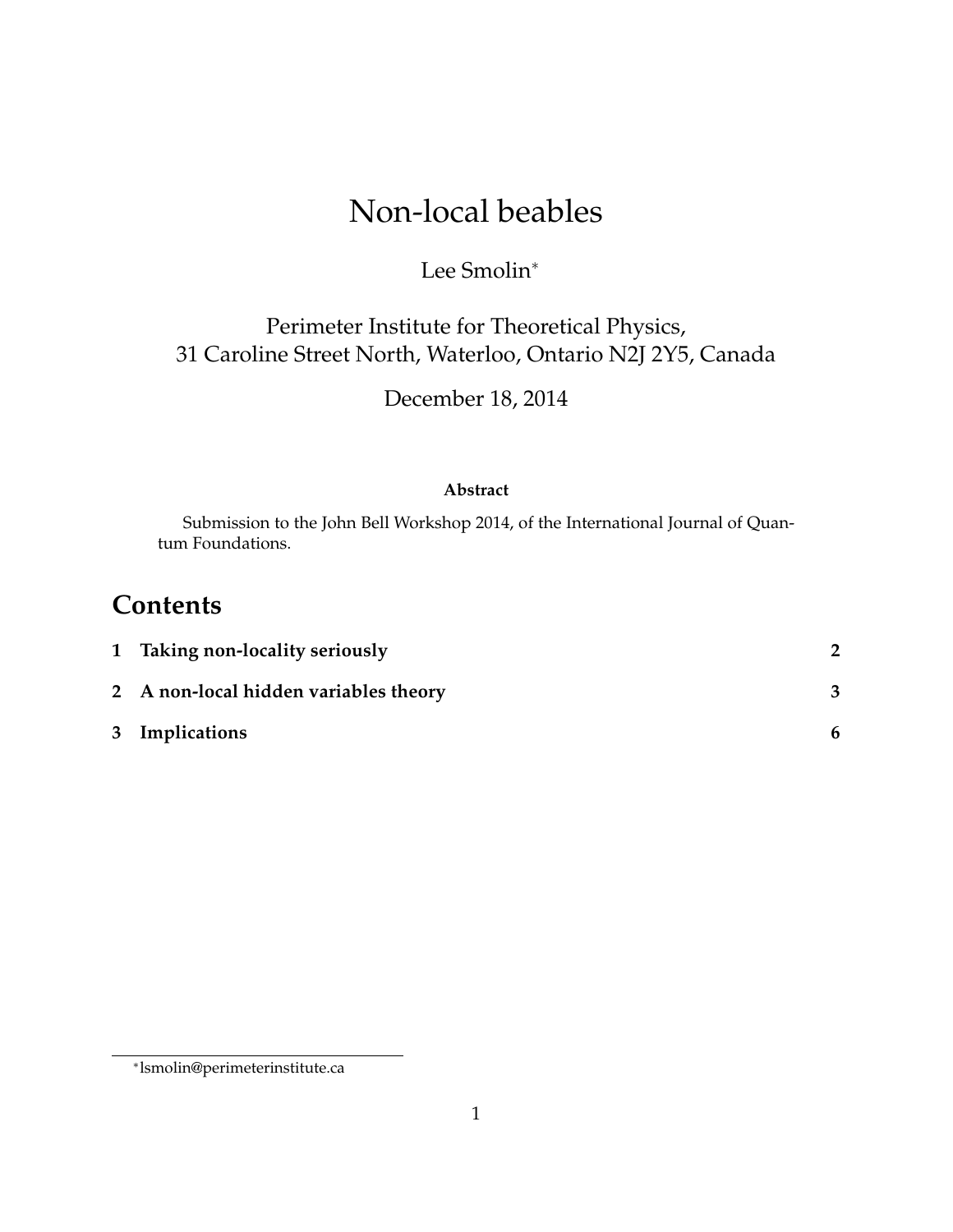### **1 Taking non-locality seriously**

I would ilke to begin with Bell's remark on the possibility that the beables are non-local, which Tim Maudlin quotes.

*"Of course, we may be obliged to develop theories in which there are no strictly local beables. That possibility will not be considered here[1]."*

When I read that yesterday I was astounded because it made me realize that ever since encountering Bell's theorem as a first year undergraduate I have assumed that there are non-local beables; indeed most of my work in quantum foundations has been a search for them. The reasons to expect the beables are non-local are easy to state.

- **Non-locality in quantum gravity.** If the metric of space-time is a quantum operator subject to quantum fluctuations then locality must be only a feature of the classical approximation. Non-locality must arise as a consequence of quantum fluctuations of the metric. And these cannot be limited to the Planck scale; there are several arguments that show that non-locality must be present in quantum gravity at large scales. Some of these come from attempts to solve the black hole information paradox (black hole complementarity, EPR/ERB duality), others come from the ubiquity of defects in locality in non-perturbative treatments of quantum gravity[2].
- **Relationalism.** Basic to the thinking of many of us in quantum gravity is the thesis of relationalism, that holds that the fundamental beables describe relationships among elementary events or particles. That is, the hidden variables do not give a more detailed description of the inner workings of an electron, they describe details of relations between the diverse electrons in the universe that are ignored under the coarse graining that gives rise to the emergence of space. These can be called *relational hidden variables.*
- **Space is emergent.** One thing the diverse approaches to quantum gravity agree with is that space is not fundamental, but emergent. More fundamental than space is a network of relations, which constitute the basic ontology of the theory. This more fundamental and relational network of relations has been described as a graph (loop quantum gravity, quantum graphity), a matrix (string theory), a partial order (causal set theory), a dual triangulation ( causal dynamical triangulations and spin foams), but what all these have in common is the hypothesis that space is not part of the basic ontology of the world. But if space is emergent, so is locality. This suggests that the non-locality of quantum theory is described by beables that are ordinary beables at the non-local (or better: **a-local**) level that become part of the quantum state when space emerges. In other words, space and the quantum state emerge together, each carrying part of the information in the fundamental non-local ontology.

This leads to a hypothesis. *The fundamental beables are relational and a-local, having their fundamental description in a phase from which space has yet to emerge. Space and quantum theory*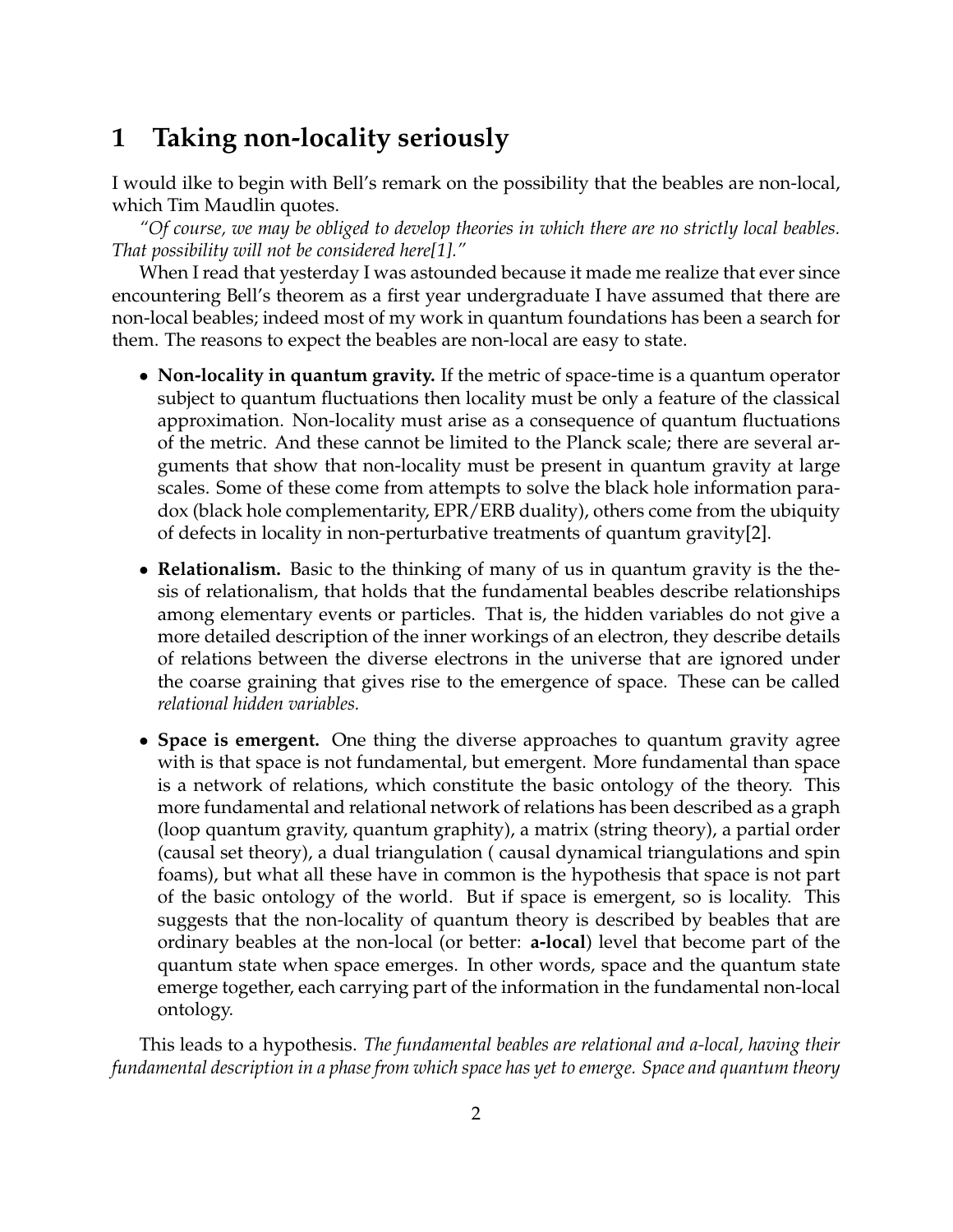*emerge at the same time. The stochasticity of quantum theory arises from our lacking control over beables that describe relationships between a system and other, distant systems in the universe.*

### **2 A non-local hidden variables theory**

Can the hypothesis just stated be expressed in a detailed dynamical theory of relational hidden variables, from which quantum mechanics can be derived? Yes, and it has been done several different ways[3, 4, 5, 6, 7].

Here is a sketch of one way, which is described in detail in [4], from which the following is taken.

The beables of the theory are  $d$ ,  $N \times N$  real symmetric matrices  $X_{ai}^{\ j}$ , with  $a = 1,...,d$ and  $i, j = 1, ..., N$ . The classical, local observables are taken to be the eigenvalues of these matrices,  $\lambda_i^a$ . These can be imagined to give the positions of N particles in d dimensional space. Relative to these, the matrix elements are non-local, as a shift in the value of any one matrix element perturbs all the eigenvalues. Our aim is to give a dynamics to the matrices such that quantum dynamics emerges for their eigenvalues.

The dynamics of these matrices is given by an action $^{\rm l}$ ,

$$
S = \mu \int dt Tr \left[ \dot{X}_a^2 - \omega^2 [X_a, X_b] [X^a, X^b] \right]
$$
 (1)

We choose the matrices  $X^a$  to be dimensionless.  $\omega$  is a frequency and  $\mu$  has dimensions of mass · length<sup>2</sup>. We do not assume  $\hbar = 1$ , in fact, as we aim to derive quantum mechanics from a more fundamental theory,  $\hbar$  is not yet meaningful. We will introduce  $\hbar$  as a function of the parameters of the theory when we derive the Schroedinger equation as an approximate evolution law. We may note that the parameters of the theory define an energy  $\epsilon = \mu \omega^2$ .

The basic idea is that the matrix elements of  $X^a$  will be the non-local hidden variables. The theory is invariant under  $SO(N)$  transformations,

$$
X^a \to U X^a U^T \tag{2}
$$

where  $U \in SO(N)$ . These constitute gauge transformations, so the physical observables will be invariants under  $SO(N)$ . These include the eigenvalues of the matrices

$$
\lambda_i^a \tag{3}
$$

We note that the model has a translation symmetry given by

$$
X^a \to X^a + v^a I. \tag{4}
$$

<sup>&</sup>lt;sup>1</sup>This action is found in string theory, where it is called the  $BFSS$  matrix model, it also can be understood to arise from an  $SO(N)$  Yang-Mills theory in an approximation from which spatial derivatives can be neglected [8, 9, 10, 11].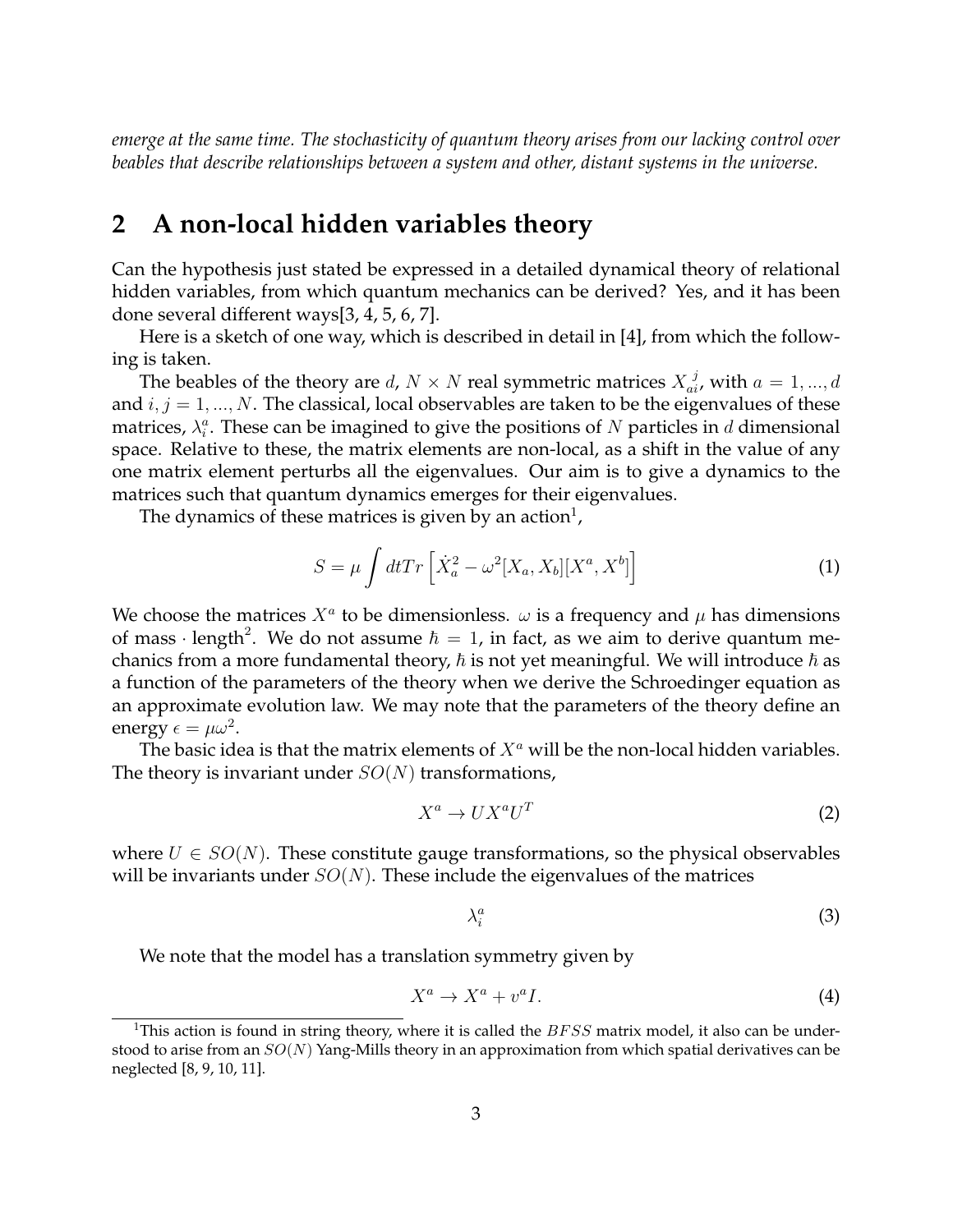The result is that the center of mass momentum of the system is conserved.

Now the potential energy

$$
U = \mu \omega^2 Tr\left[ [X_a, X_b][X^a, X^b] \right] \tag{5}
$$

has its minima when the  $d$  matrices commute with each other, in which case they can be simultaneously diagonalized,

$$
X^{a} = D^{a} = \text{diag}(\lambda_{1}^{a}, \dots, \lambda_{N}^{a})
$$
 (6)

This will give the classical approximation, hence we take the eigenvalues to label the positions of N identical particles in  $R^d$ . At the classical level the N particles are free; but if we wanted to model a system with classical interactions we could add to the potential energy a function of the eigenvalues.

$$
S' = \mu \int dt Tr \left[ \dot{X}_a^2 - \omega^2 [X_a, X_b] [X^a, X^b] - V(\lambda) \right]
$$
 (7)

To get quantum behaviour, we will put the system at a small, but finite temperature, the result of which will be that the matrix elements undergo Brownian motion as they oscillate in the potential. It follows from linear algebra that the eigenvalues also undergo Brownian motion. The work is then to show that the parameters of the theory can be scaled with  $N$  in such a way that quantum dynamics is realized for the eigenvalues.

I won't give the details here, but they can be found in [4]. The key steps are as follows.

1. When the system is at finite temperature the eigenvalues can be shown to undergo Brownian motion. Using the language appropriate to Brownian motion, which are stochastic differential equations, we derive a description of this Brownian evolution. These are defined in terms of a probability density for the eigenvalues,  $\rho(\lambda, t)$ and a probability current velocity,  $v_i^a(\lambda,t)$ . These are related by probability current conservation,

$$
\dot{\rho}(\lambda, t) = \frac{\delta \rho v_i^a(\lambda, t)}{\delta \lambda_i^a} \tag{8}
$$

2. One shows that to leading order in  $1/N$  the current velocity is irrotational, so it is the gradient of a scalar potential,  $S(\lambda, t)$ . to leading order in  $1/N$ ,

$$
\mu v_i^a = \frac{\delta S_\lambda(\lambda)}{\delta \lambda_a^i} + O(1/N). \tag{9}
$$

3. We take advantage of a fundamental insight of Nelson[12] who showed that quantum mechanics can be understood as a form of Brownian motion with the unusual property that it is conservative. That is, the motion is stochastic, but unlike the normal case in which Brownian motion is accompanied by dissipation, there is an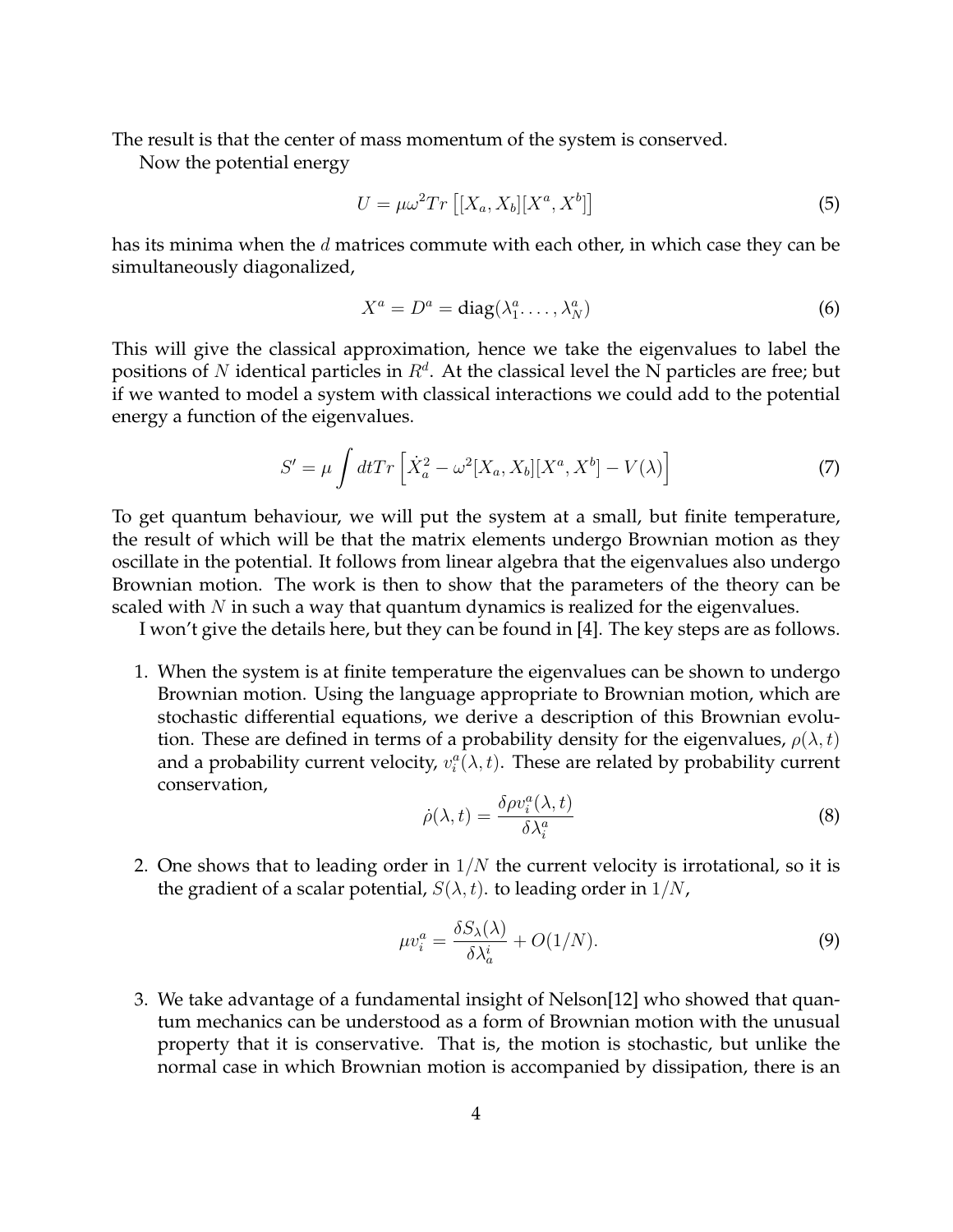average conserved energy. This means the stochastic evolution of the eigenvalues becomes time reversal invariant. To achieve this we consider the diffusion of the eigenvalues in this system. The diffusion has two sources, thermal diffusion, related to being at a finite temperature,  $T$ , and large  $N$  effects, coming from the fact that all matrix elements contribute a little bit to the motion of an eigenvalue.

We find conservative Brownian motion in a regime where these two effects are balanced. As stressed in [13] some kind of tuning is necessary to derive quantum mechanics, which is conservative and invariant under time reversal, from a general theory of stochastic motion, in order to cancel dissipative effects.

To describe this regime we study the stochastic dynamics of the eigenvalues in a particular limit where we take the size of the matrices,  $N \to \infty$  while we take the temperature  $T \to 0$  in a way that keeps a fixed value for the diffusion constant  $\nu_{\lambda}$ fixed.

This regime is defined by holding fixed a dimensionless scaled temperature

$$
t = \frac{NT}{8(d-1)\mu\omega^2} \tag{10}
$$

The diffusion constant for the eigenvalues in this limit is shown to be given by

$$
\nu_{\lambda} = \omega \frac{dt^{3/2}}{4(d-1)^{3/2}} \tag{11}
$$

4. We then define the wave functional

$$
\Psi(\lambda, t) = \sqrt{\rho(\lambda, t)} e^{iS(\lambda, t)/\hbar}
$$
\n(12)

where Planck's constant is defined by

$$
\hbar = \mu \nu_{\lambda} = \mu \omega \frac{t^{3/2} d}{4(d-1)^{3/2}} \tag{13}
$$

5. There is one last step which involves subtracting out a certain divergent energy  $E_Q^{\prime}$ . We use this to renormalize the wavefunctional so that

$$
\Psi_r(\lambda) = e^{iE'_Q t/\hbar} \Psi(\lambda)
$$
\n(14)

This we are able to show satisfies the free Schroedinger equation,

$$
i\hbar \frac{d\Psi_r(\lambda, t)}{dt} = \left[ -\frac{\hbar^2}{2\mu} \frac{\delta^2}{\delta(\lambda_i^a)^2} \right] \Psi_r(\lambda, t)
$$
 (15)

6. If we added interactions  $V(\lambda)$  we find instead

$$
i\hbar \frac{d\Psi_r(\lambda, t)}{dt} = \left[ -\frac{\hbar^2}{2\mu} \frac{\delta^2}{\delta(\lambda_i^a)^2} + V(\lambda) \right] \Psi_r(\lambda, t)
$$
 (16)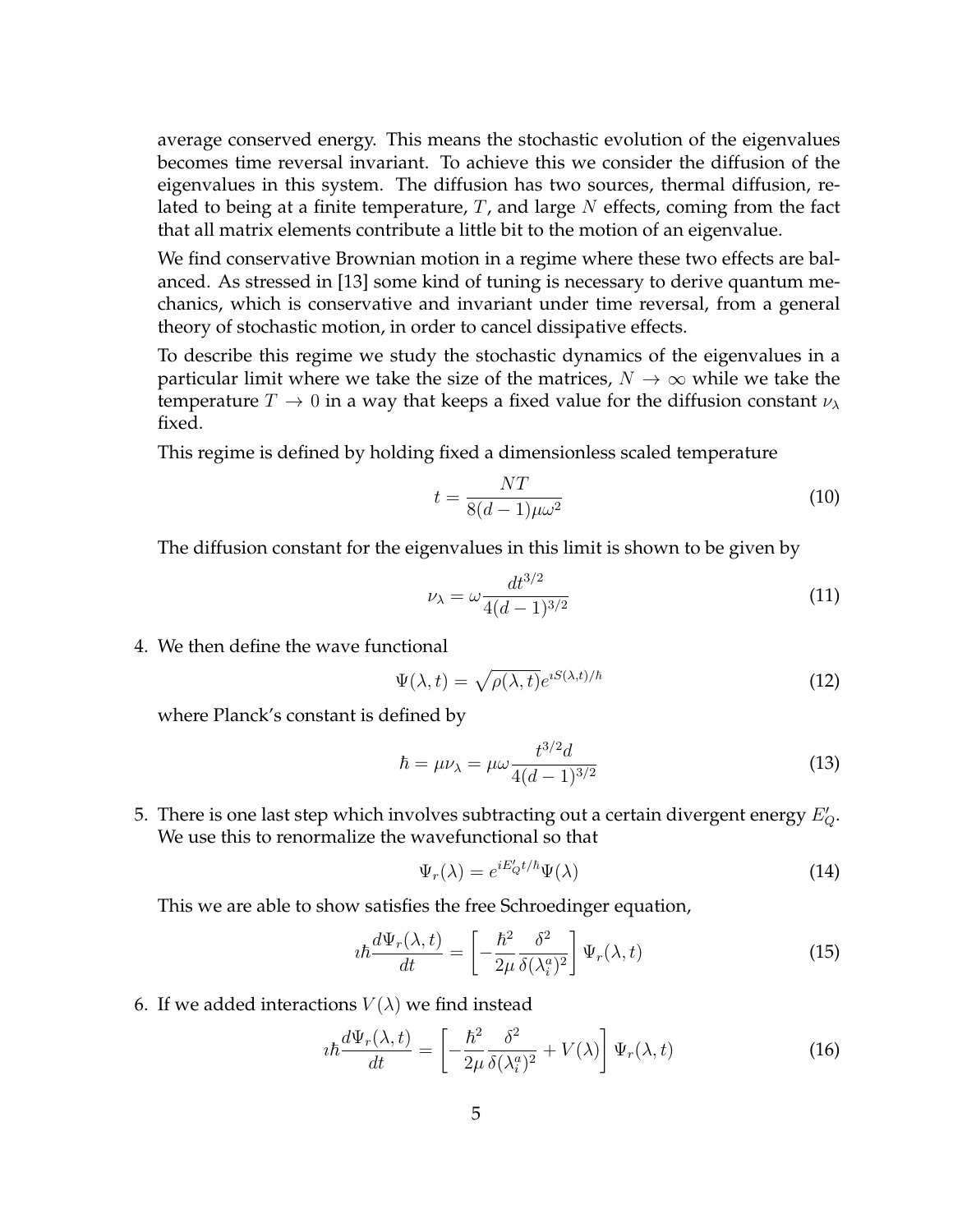### **3 Implications**

The model I have sketched shows that quantum mechanics can be recovered from an explicit hidden variables model whose beables are non-local. This is in accord with the reasons I stressed that the beables of quantum theory should be taken as non-local. I would thus propose that the ultimate legacy of Bell's fundamental work will be the discovery that quantum theory is a description of an a-local world, which we happen to see in a phase where space has emerged. When we try to describe the physics of local subsystems of the universe, delineated by the emergent and approximate concept of locality, we are forced to neglect interactions which are really there between the subsystem's microscopic degrees of freedom and other degrees of freedom now emerged in distant parts of the universe. These non-local interactions are mediated by relational degrees of freedom that are non-local, in the sense that they are shared between subsystems that are distant from each other in the emergent concept of locality.

Because of the neglect of these non-local degrees of freedom, the quantum physics of local subsystems is stochastic and subject to a persistent and universal Brownian motion, which is the cheshire cat smile of the fundamental a-locality of the world. In this sense  $\hbar$ is a measure of the resistance of the world to a local description.

I very much look forward to critical comments on this proposal by members of the workshop.

### **References**

- [1] J.S Bell, The theory of local beables (Bell, 2004: 53).
- [2] F. Markopoulou, L. Smolin, Disordered locality in loop quantum gravity states, arXiv:gr-qc/0702044, Class.Quant.Grav.24:3813-3824,2007.
- [3] L. Smolin, *Derivation of quantum mechanics from a deterministic non-local hidden variable theory, I. The two dimensional theory*, IAS preprint, August 1983; *Stochastic mechanics, hidden variables and gravity* in *Quantum Concepts in Space and Time* ed. C.J. Isham and R. Penrose (Oxford University Press,1985)
- [4] L. Smolin, Matrix models as non-local hidden variables theories, hepth/0201031.
- [5] Fotini Markopoulou and Lee Smolin, Quantum theory from quantum gravity, arXiv:gr-qc/0311059, Phys.Rev. D70 (2004) 124029.
- [6] S. Alder,*Quantum theory as an emergent phenomenon*, 2004 Cambridge University Press New York; *Statistical dynamics of global unitary invariant matrix models as prequantum mechanics*, hep-th/0206120.
- [7] Artem Starodubtsev, *A note on quantization of matrix models*, arXiv:hep-th/0206097, Nucl.Phys. B674 (2003) 533-552